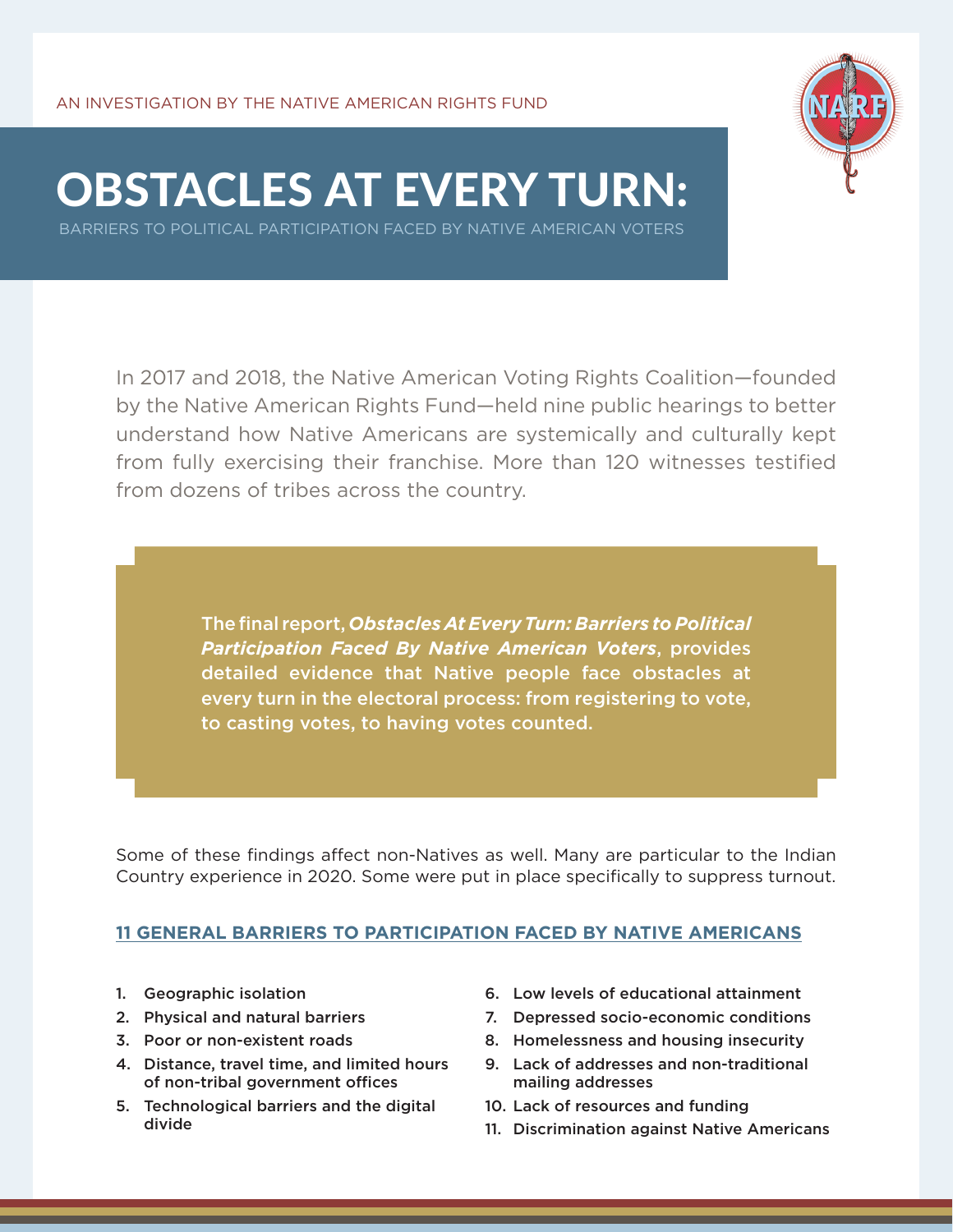## **10 BARRIERS TO VOTER REGISTRATION FACED BY NATIVE AMERICANS**

- 1. Lack of traditional mailing addresses
- 2. Homelessness and housing instability
- 3. Hard to obtain voter ID requirements
- 4. Unequal access to online voter registration
- 5. Unequal access to in-person voter registration
- 6. Restrictions on access to voter registration forms
- 7. Denial of voter registration opportunities due to previous convictions
- 8. Rejection of voter registration applications
- 9. Voter purges
- 10. Failure to offer registration opportunities at polling places on Election Day

#### **9 BARRIERS TO CASTING A BALLOT FACED BY NATIVE AMERICANS**

- 1. Unequal funding for voting activities in Native American communities
- 2. Lack of pre-election information and outreach
- 3. Cultural and political isolation
- 4. Unequal access to in-person voting
- 5. Unequal access to early voting
- 6. Barriers caused by vote-by-mail
- 7. Arbitrary population thresholds in order to establish polling places
- 8. Use of the ADA to deny polling places on reservation lands
- 9. Lack of Native American election workers.

#### **4 BARRIERS TO HAVING VOTES COUNTED FACED BY NATIVE AMERICANS**

- 1. Lack of ballot canvassing opportunities
- 2. Failure to count ballots cast out-ofprecinct
- 3. Ballot collection bans
- 4. Lack of information on ballot status and the inability to correct errors.

#### **5 BARRIERS TO VOTE BY MAIL FACED BY NATIVE AMERICANS**

- 1. Native Americans do not have mail delivery at their homes
- 2. Distant rural post offices, slow mail routes, too few PO boxes
- 3. Homelessness, over-crowding, moving homes
- 4. In-person registration on paper registration forms
- 5. Some elder Native American voters are not fluent or literate in English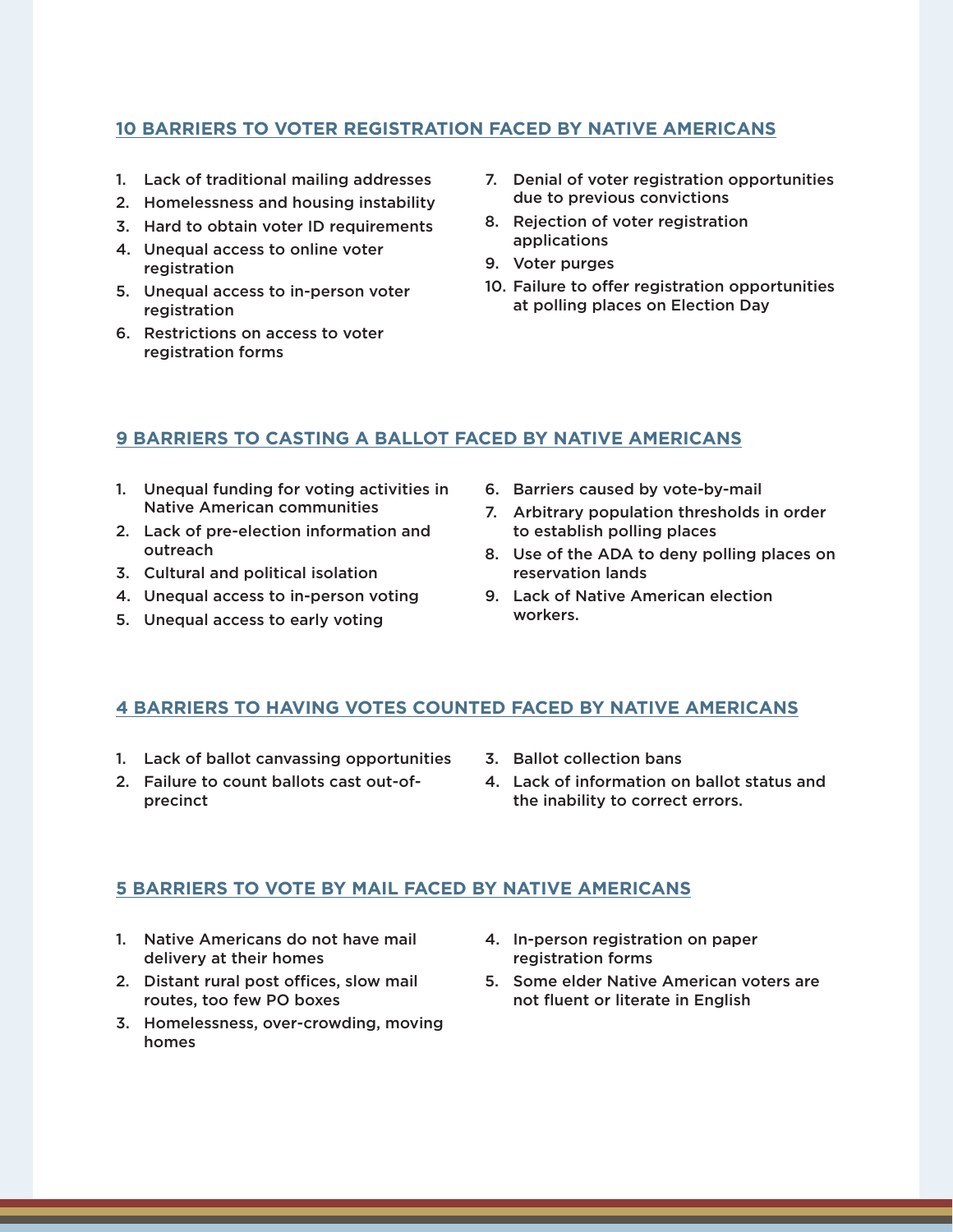### **NATIVE PARTICIPATION MATTERS**

Difficulties in voting—the very foundation of democracy—are not new for Native Americans. It is part of the legacy of genocide and racism the continent's first peoples have fought for more than 500 years. American Indians have only been recognized as citizens for less than a century.

But just as it is not new, this problem is also not unsolvable. Politicians would do well to note the impact of their Native American constituents. The Native vote regularly decides elections in the Dakotas, Alaska, and parts of the Southwest. Their votes are determinative in numerous Congressional districts.

And this is about more than political fortunes. This is about the well-being of United States citizens. Eradicating barriers to political participation for Native Americans would improve:

- Socio-economic status
- Self-determination
- Land rights
- Water rights
- Health care

Simply put: the first people on the land should not be the last to vote.

## **RECOMMENDATIONS & THE WAY FORWARD**

In the United States, power is available through participatory democracy. If Native Americans can engage fully in the political system—free from the barriers that currently obstruct them—they can reclaim power and participate in America in a way that is fair and just.

The first critical step: **Congress must pass the Native American Voting Rights Act, or its component pieces in other legislation.** This bill will ensure that Native Americans have access to political participation by starting to address the obstacles outlined in this report. For example, mandating polling places on reservations will cut down travel time and allow Native American voters to cast a ballot in a familiar place free from discrimination.

**States and state officials should make sure election activities for Native Americans are equitably funded and establish Native American task forces** to ensure Native American citizens are provided equal access to registration and voting opportunities within their states. States should not require a physical address, or proof of a physical address, to register or cast a ballot.